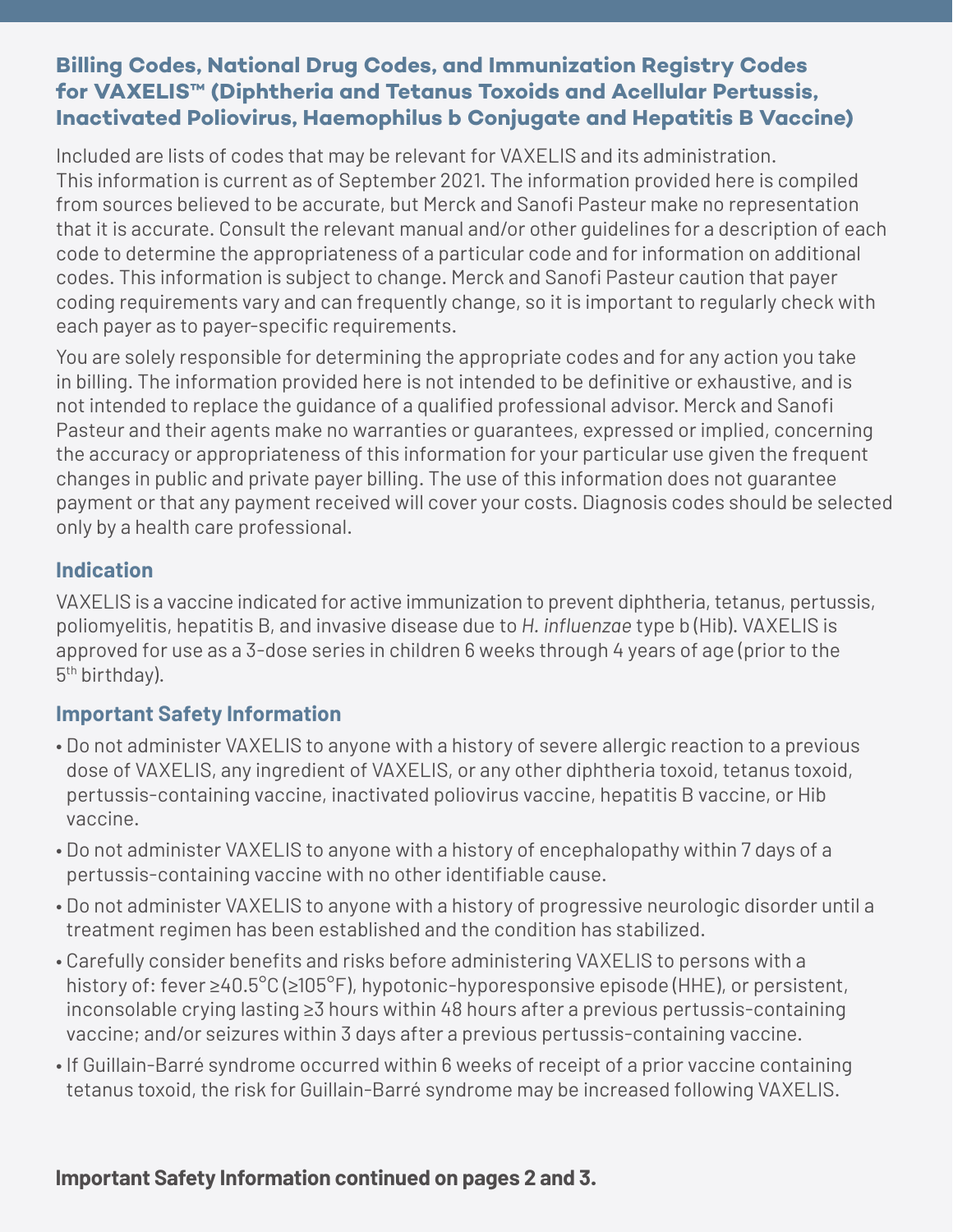#### **VAXELIS™ (Diphtheria and Tetanus Toxoids and Acellular Pertussis, Inactivated Poliovirus, Haemophilus b Conjugate and Hepatitis B Vaccine)**

## **Billing Codes**

| Common CPT <sup>®</sup> Codes <sup>1</sup>    | <b>Description</b>                                                                                                                                                                                                                                                   |  |
|-----------------------------------------------|----------------------------------------------------------------------------------------------------------------------------------------------------------------------------------------------------------------------------------------------------------------------|--|
| Vaccine product                               |                                                                                                                                                                                                                                                                      |  |
| 90697                                         | Diphtheria, tetanus toxoids, acellular pertussis vaccine, inactivated poliovirus vaccine,<br>Haemophilus influenzae type b PRP-OMP conjugate vaccine, and hepatitis B vaccine<br>(DTaP-IPV-Hib-HepB), for intramuscular use                                          |  |
| Administration of<br>vaccine                  |                                                                                                                                                                                                                                                                      |  |
| 90460                                         | Immunization administration (IA) through 18 years of age via any route of administration, with<br>counseling by physician or other qualified HCP; first or only component of each vaccine or<br>toxoid administered                                                  |  |
|                                               | (Bill 1 unit for the first component of VAXELIS)                                                                                                                                                                                                                     |  |
| and                                           |                                                                                                                                                                                                                                                                      |  |
| $+90461$                                      | Immunization administration through 18 years of age via any route of administration, with<br>counseling by physician or other qualified HCP; each additional vaccine or toxoid component<br>administered (list separately in addition to code for primary procedure) |  |
|                                               | (Bill 5 units; 1 unit for each additional component within VAXELIS)                                                                                                                                                                                                  |  |
| or                                            |                                                                                                                                                                                                                                                                      |  |
| 90471                                         | Immunization administration; 1 injected vaccine (single or combination vaccine/toxoid)<br>(Assuming VAXELIS is administered first during child's visit, bill 1 unit)                                                                                                 |  |
| $+90472$                                      | Immunization administration; each additional injected vaccine (single or combination<br>vaccine/toxoid)                                                                                                                                                              |  |
|                                               | (Assuming VAXELIS is administered subsequent to other vaccine[s] during child's visit,<br>bill 1 unit)                                                                                                                                                               |  |
|                                               |                                                                                                                                                                                                                                                                      |  |
| <b>Common ICD-10-</b><br>CM Code <sup>2</sup> | <b>Description</b>                                                                                                                                                                                                                                                   |  |
| Z23a                                          | Encounter for immunization                                                                                                                                                                                                                                           |  |

**Z23** is reported for all vaccine-related encounters for all vaccines given, and in addition to any health exam ICD-10-CM codes.<sup>1</sup> CPT, Current Procedural Terminology; HCP, health care provider; ICD-10-CM, International Statistical Classification of Diseases and Related Health Problems, 10th Revision, Clinical Modification.

CPT is a registered trademark of the American Medical Association.

The use of this information does not guarantee payment or that payment received will cover your costs. Diagnosis codes should be selected only by a health care professional.

# **Important Safety Information (continued)**

- Apnea following intramuscular vaccination has been observed in some infants born prematurely. Consider the individual infant's medical status and potential benefits and possible risks of intramuscular vaccination in deciding when to administer VAXELIS to an infant born prematurely.
- Vaccination with VAXELIS may not protect all individuals.

## **Important Safety Information continued on page 3.**